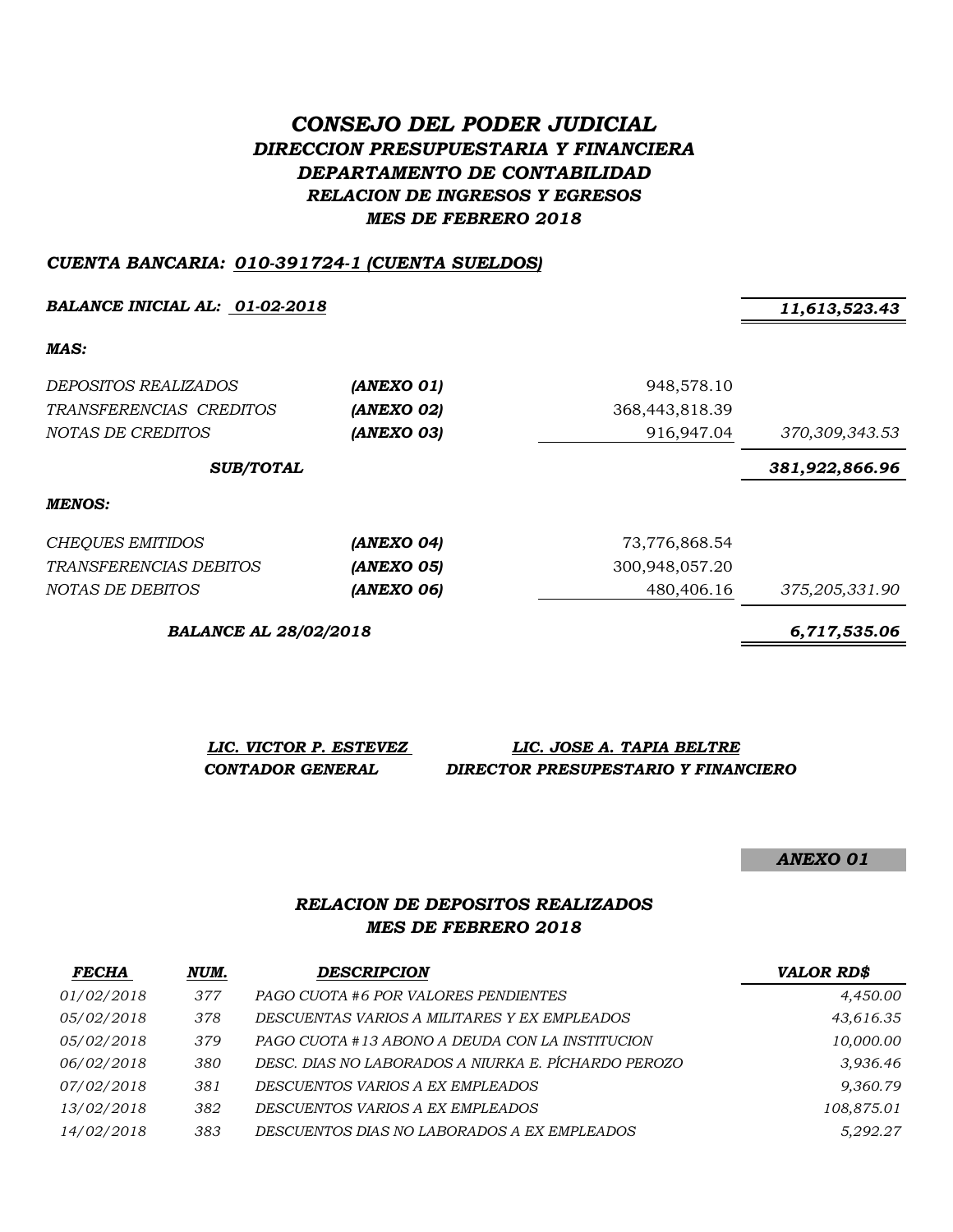|            |     | TOTAL RD\$                                            | 948,578.10 |
|------------|-----|-------------------------------------------------------|------------|
| 28/02/2018 | 388 | DESCUENTOS A EMPLEADOS NOMINA FEBRERO 2018            | 644,845.14 |
| 26/02/2018 | 387 | DESC.DIAS NO LABORADOS Y REGALIA PASCUAL A EX-EMPLS.  | 49.029.99  |
| 23/02/2018 | 386 | DEVOL DEUDA PENDIENTE DE LA SRA. RUTH E. ORTIZ ACOSTA | 28,235.00  |
| 19/02/2018 | 385 | DESC. REGALIA PASCUAL A MARIA ANT. VILLAR             | 94.97      |
| 16/02/2018 | 384 | DESC. DIAS NO LABORADOS A NELIA F. TAVERAS EX-EMPL.   | 40,842.12  |

#### *RELACION DE TRANSFERENCIAS CREDITOS MES DE FEBRERO 2018*

| <i>FECHA</i>      | NUM. | <b>DESCRIPCION</b>                                  | <b>VALOR RD\$</b> |
|-------------------|------|-----------------------------------------------------|-------------------|
| <i>06/02/2018</i> | 129  | TRANSF. DE FONDO PAGO BENEFICIOS FEBRERO 2018       | 168,016.26        |
| 20/02/2018        | 130  | TRANSF. DE FONDO DE LA CTA. OPERERACIONES FEBR/2018 | 368,275,802.13    |
|                   |      | TOTAL RD\$                                          | 368,443,818.39    |

#### *ANEXO 03*

## *RELACION NOTAS DE CREDITOS MES DE FEBRERO 2018*

| <b>FECHA</b> | NUM. | <b>DESCRIPCION</b>  | <b>VALOR RD\$</b> |
|--------------|------|---------------------|-------------------|
| 02/02/2018   | 955  | REINTEGRO CHQ111293 | 6,018.18          |
| 02/02/2018   | 956  | REINTEGRO CHQ111256 | 6,018.18          |
| 02/02/2018   | 957  | REINTEGRO CHQ111258 | 6,018.18          |
| 08/02/2018   | 958  | REINTEGRO CHQ113133 | 4,330.17          |
| 08/02/2018   | 959  | REINTEGRO CHQ114461 | 1,985.20          |
| 08/02/2018   | 960  | REINTEGRO CHQ115048 | 6,266.89          |
| 23/02/2018   | 961  | REINTEGRO CHQ115819 | 6,018.18          |
| 23/02/2018   | 962  | REINTEGRO CHQ115820 | 6,018.18          |
| 23/02/2018   | 963  | REINTEGRO CHQ115821 | 6,018.18          |
| 23/02/2018   | 964  | REINTEGRO CHQ115822 | 5,518.18          |
| 23/02/2018   | 965  | REINTEGRO CHQ115823 | 6,018.18          |
| 23/02/2018   | 966  | REINTEGRO CHQ115824 | 5,518.18          |
| 23/02/2018   | 967  | REINTEGRO CHQ115825 | 6,018.18          |
| 23/02/2018   | 968  | REINTEGRO CHQ115826 | 3,159.48          |
| 23/02/2018   | 969  | REINTEGRO CHQ115827 | 6,018.18          |
| 23/02/2018   | 970  | REINTEGRO CHQ115828 | 5,834.18          |
| 23/02/2018   | 971  | REINTEGRO CHQ115829 | 6,018.18          |
| 23/02/2018   | 972  | REINTEGRO CHQ115830 | 3,603.71          |
| 23/02/2018   | 973  | REINTEGRO CHQ115831 | 6,018.18          |
| 23/02/2018   | 974  | REINTEGRO CHQ115348 | 51,375.33         |
| 23/02/2018   | 975  | REINTEGRO CHQ115565 | 11,234.17         |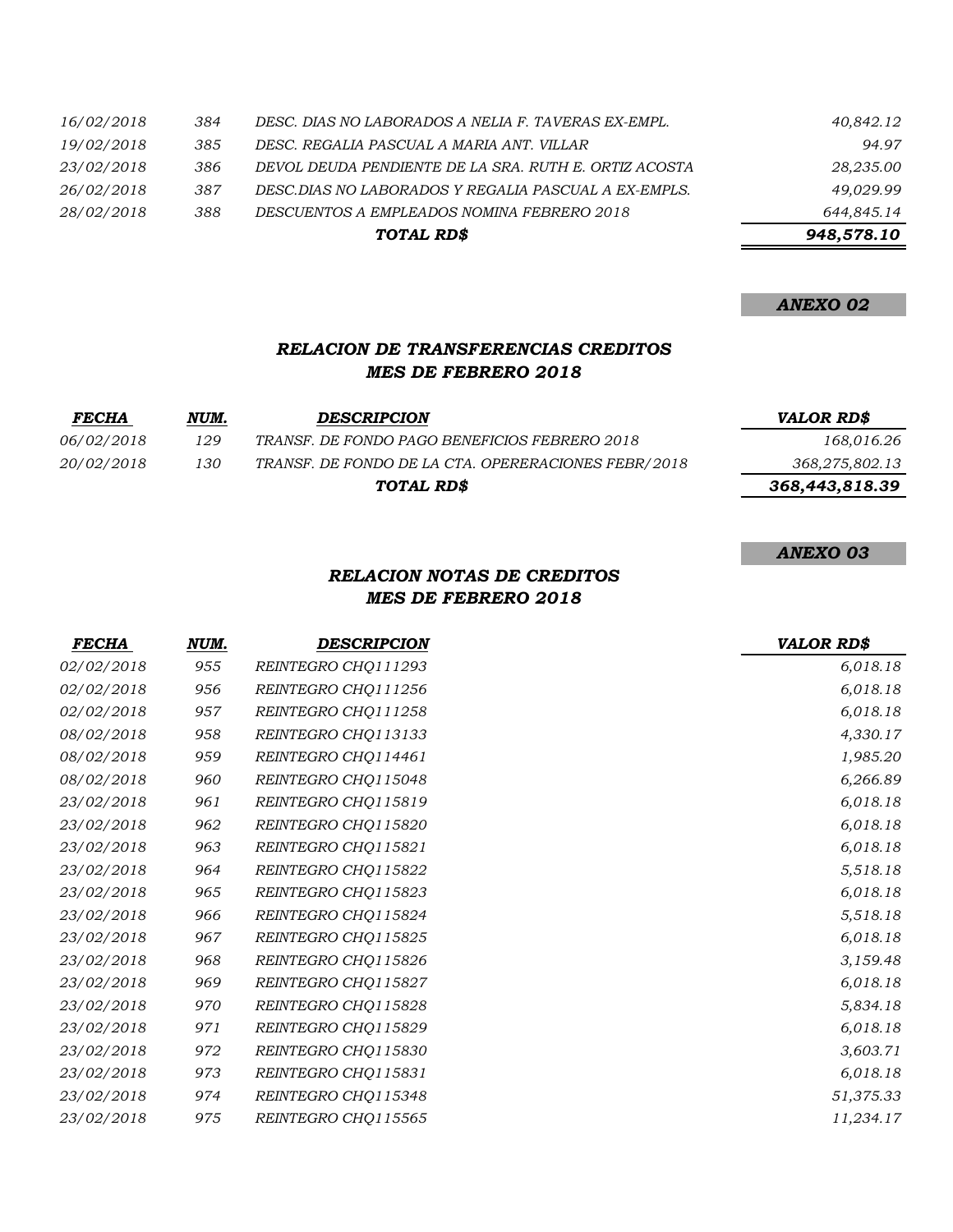|            |     | TOTAL RD\$                      | 916,947.04 |
|------------|-----|---------------------------------|------------|
| 28/02/2018 | 982 | REINTEGRO CHO115902             | 77.492.14  |
| 28/02/2018 | 981 | RETENCION EN NOMINA ELECTRONICA | 329,018.74 |
| 28/02/2018 | 980 | RETENCION DE NOMINA MILITARES   | 314,726.68 |
| 28/02/2018 | 979 | REINTEGRO CHO111901             | 6,018.18   |
| 28/02/2018 | 978 | REINTEGRO CHO111903             | 6,018.18   |
| 28/02/2018 | 977 | REINTEGRO CHO111938             | 6,018.18   |
| 28/02/2018 | 976 | REINTEGRO CHO111803             | 12,629.47  |

# *RELACION DE CHEQUES EMITIDOS MES DE FEBRERO 2018*

| <b>FECHA</b> | NUM.   | <b>BENEFICIARIO</b>           | <b>VALOR RD\$</b> |
|--------------|--------|-------------------------------|-------------------|
| 06/02/2018   | 115545 | JOSE ALB. POLANCO ORTEGA      | 48,214.92         |
| 06/02/2018   | 115546 | RASO MARIA I. SEGURA PENA     | 4,722.22          |
| 06/02/2018   | 115547 | COOPNASEJU                    | 30,625.50         |
| 06/02/2018   | 115548 | ARIANNY Y. INOA DE QUELIX     | 4,263.00          |
| 06/02/2018   | 115549 | CARLOS H. ARIAS MERCEDES      | 14,338.17         |
| 06/02/2018   | 115550 | NICOLE I. VILLALONA SORIANO   | 11,245.00         |
| 06/02/2018   | 115551 | CARMEN J. MORILLO MENDOZA     | 11,245.00         |
| 06/02/2018   | 115552 | CONSEJO DEL PODER JUDICIAL    | 9,360.79          |
| 12/02/2018   | 115553 | <b>KERIN M. PAULINO MARTE</b> | 16,066.40         |
| 12/02/2018   | 115554 | CONSEJO DEL PODER JUDICIAL    | 9,862.93          |
| 12/02/2018   | 115555 | CONSEJO DEL PODER JUDICIAL    | 15,750.00         |
| 12/02/2018   | 115556 | JISSEL Y. NARANJO TEJADA      | 78,029.52         |
| 12/02/2018   | 115557 | CONSEJO DEL PODER JUDICIAL    | 11,670.95         |
| 12/02/2018   | 115558 | CONSEJO DEL PODER JUDICIAL    | 2,266.67          |
| 12/02/2018   | 115559 | VICTOR D. CANELO SANTANA      | 1,891.67          |
| 12/02/2018   | 115560 | RAULY D. SANTOS               | 604.33            |
| 12/02/2018   | 115561 | <b>JOSUE O. GARCIA REYES</b>  | 2,757.15          |
| 12/02/2018   | 115562 | CONSEJO DEL PODER JUDICIAL    | 28,780.69         |
| 12/02/2018   | 115563 | COOPNASEJU                    | 13,711.74         |
| 12/02/2018   | 115564 | CONSEJO DEL PODER JUDICIAL    | 9,679.28          |
| 12/02/2018   | 115565 | JUAN ANT. PEREZ VALENZUELA    | 11,234.17         |
| 12/02/2018   | 115566 | YONELLY VEGA DE MONEGRO       | 1,703.00          |
| 12/02/2018   | 115567 | ADALGISA MEJIA HERRERA        | 1,135.33          |
| 12/02/2018   | 115568 | AMELFI F. MINAYA PAULINO      | 10,218.00         |
| 12/02/2018   | 115569 | ANA I. JIMENEZ DIAZ           | 10,686.00         |
| 12/02/2018   | 115570 | CONSEJO DEL PODER JUDICIAL    | 11,484.33         |
| 12/02/2018   | 115571 | CRISMELLY N. COLLADO GONZALEZ | 10,218.00         |
| 12/02/2018   | 115572 | DANILDA N. GORIS DE LA CRUZ   | 9,104.33          |
| 12/02/2018   | 115573 | YOKAURY M. BAEZ RAMOS         | 3,900.00          |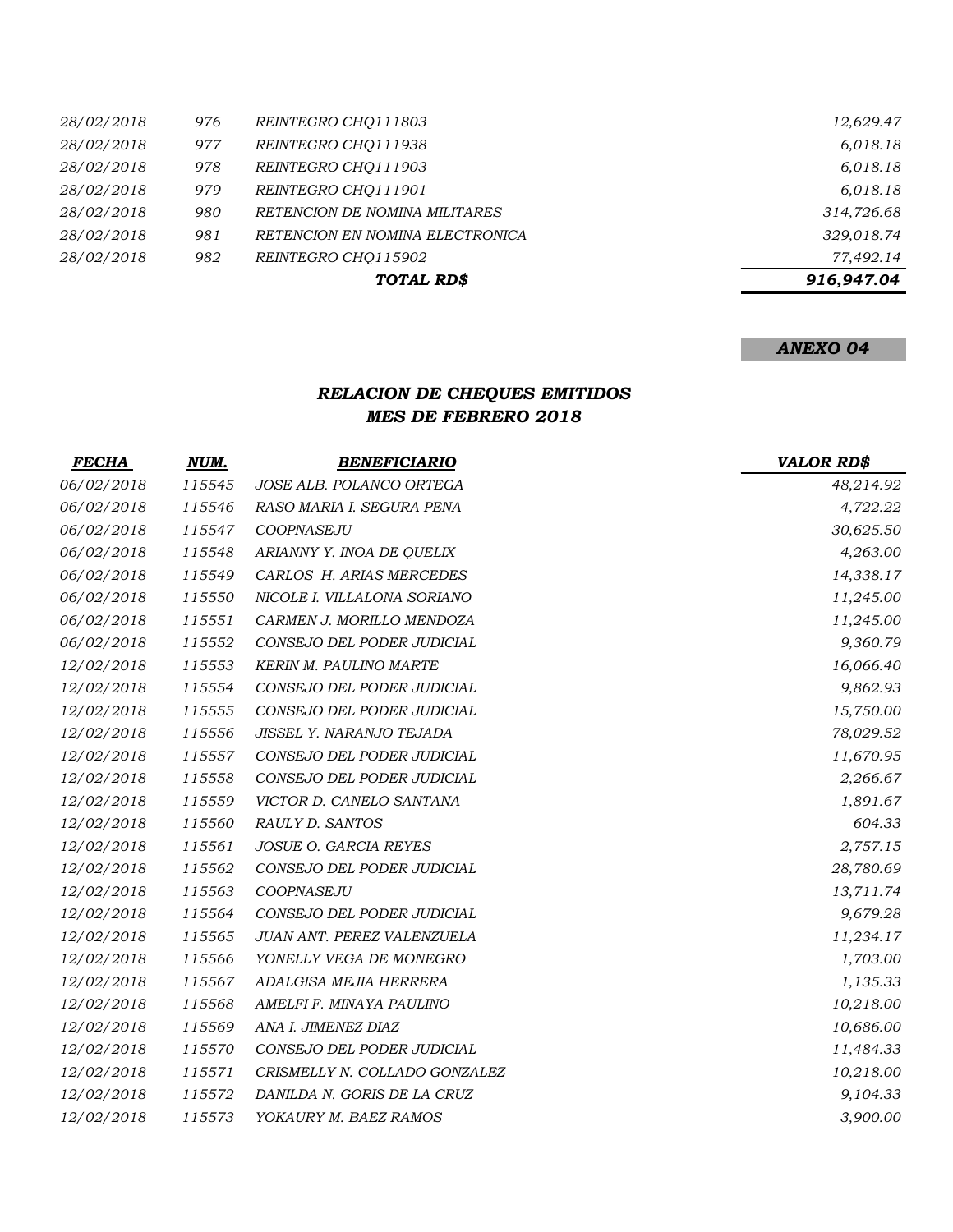| 13/02/2018 | 115574 | LESLY K. ENCARNACION CEDENO       | 86,004.69  |
|------------|--------|-----------------------------------|------------|
| 13/02/2018 | 115575 | RAYDI R. GOMEZ SANTOS             | 400.00     |
| 13/02/2018 | 115576 | SHAMILA DE LA ROSA FRIAS          | 13,060.67  |
| 13/02/2018 | 115577 | FRANQUELI ACOSTA CORDERO          | 5,865.60   |
| 13/02/2018 | 115578 | CESAR A. CAMILO ANTIGUA           | 3,753.31   |
| 13/02/2018 | 115579 | GABRIEL ALMANZAR ZAPATA           | 7,598.23   |
| 13/02/2018 | 115580 | COOPNASEJU                        | 7,064.95   |
| 13/02/2018 | 115581 | CONSEJO DEL PODER JUDICIAL        | 5,292.27   |
| 13/02/2018 | 115582 | CONSEJO DEL PODER JUDICIAL        | 7,000.00   |
| 15/02/2018 | 115583 | COLECTOR DE IMPUESTOS INTERNO     | 38,448.86  |
| 16/02/2018 | 115584 | COLECTOR DE IMPUESTOS INTERNOS    | 1,411.17   |
| 20/02/2018 | 115585 | JOYNER R. ORTIZ CASTELLANOS       | 9,103.74   |
| 20/02/2018 | 115586 | STANLEY DE LOS SANTOS HERRERA     | 33,104.48  |
| 20/02/2018 | 115587 | <b>DARKY DE JESUS</b>             | 12,533.78  |
| 20/02/2018 | 115588 | ALAN R. ENCARNACION RAMON         | 11,653.55  |
| 20/02/2018 | 115589 | ORLANDO J. BELTRE SERRANO         | 17,202.86  |
| 20/02/2018 | 115590 | RICHARD A. NUÑEZ VERAS            | 22,197.23  |
| 20/02/2018 | 115591 | ALFREDO DE LOS SANTOS DE LA CRUZ  | 1,984.36   |
| 20/02/2018 | 115592 | FRANCIA Y. CLASE CLASE            | 44,867.81  |
| 20/02/2018 | 115593 | JOSE S PEÑA MARTINEZ              | 5,013.51   |
| 20/02/2018 | 115594 | ILCANIA Y. CABRERA CABRERA        | 22,503.40  |
| 20/02/2018 | 115595 | LUIS N. GOMEZ GIL                 | 89,735.64  |
| 20/02/2018 | 115596 | ELIZABETH MARTE LIRIO             | 48,600.00  |
| 20/02/2018 | 115597 | ELLIN J. CORDERO TEJADA           | 53,025.61  |
| 20/02/2018 | 115598 | MIGUELINA D. CRESPO DIAZ          | 36,710.01  |
| 20/02/2018 | 115599 | ANA R. DE LEON GUZMAN             | 48,600.00  |
| 20/02/2018 | 115600 | LORENZO A. VARGAS CRUZ            | 48,600.00  |
| 20/02/2018 | 115601 | CESAR E. CABRAL ORTIZ             | 20,394.46  |
| 20/02/2018 | 115602 | ROSA M. ALMONTE FRANCISCO         | 48,600.00  |
| 20/02/2018 | 115603 | HILARIA ALT. PERALTA JIMENEZ      | 145,800.00 |
| 20/02/2018 | 115604 | GRISELDA R. SALAZAR TAVERAS       | 77,760.00  |
| 20/02/2018 | 115605 | PURISIMA E. PAREDES MARTINEZ      | 40,788.92  |
| 20/02/2018 | 115606 | ALBANIA ALT. CONTRERAS SANCHEZ    | 71,280.00  |
| 20/02/2018 | 115607 | CAROLYN D. BONILLA ESPINO         | 37,271.26  |
| 20/02/2018 | 115608 | OSCAR E. GENAO GONZALEZ           | 6,104.23   |
| 20/02/2018 | 115609 | JULIO C. FERNANDEZ RODRIGUEZ      | 6,104.23   |
| 20/02/2018 | 115610 | ADALGISA M. TEJADA DE AZA         | 48,600.00  |
| 20/02/2018 | 115611 | CARMEN LOPEZ MEREJO               | 20,394.46  |
| 20/02/2018 | 115612 | JOSE F. THEN REINOSO              | 143,368.92 |
| 20/02/2018 | 115613 | VICTOR M. ALVAREZ ALMANZAR        | 11,002.94  |
| 20/02/2018 | 115614 | CARMEN M. ALONZO MARTE            | 48,600.00  |
| 20/02/2018 | 115615 | FRANCISCO TORRES DE LA CRUZ       | 291,600.00 |
| 20/02/2018 | 115616 | MAYRA J. DE LA CRUZ LORA          | 44,867.82  |
| 20/02/2018 | 115617 | AMARILIS GRULLON REYNOSO          | 6,770.96   |
| 20/02/2018 | 115618 | FRANCISCO ALB. ANTIGUA PORTUHONDO | 48,600.00  |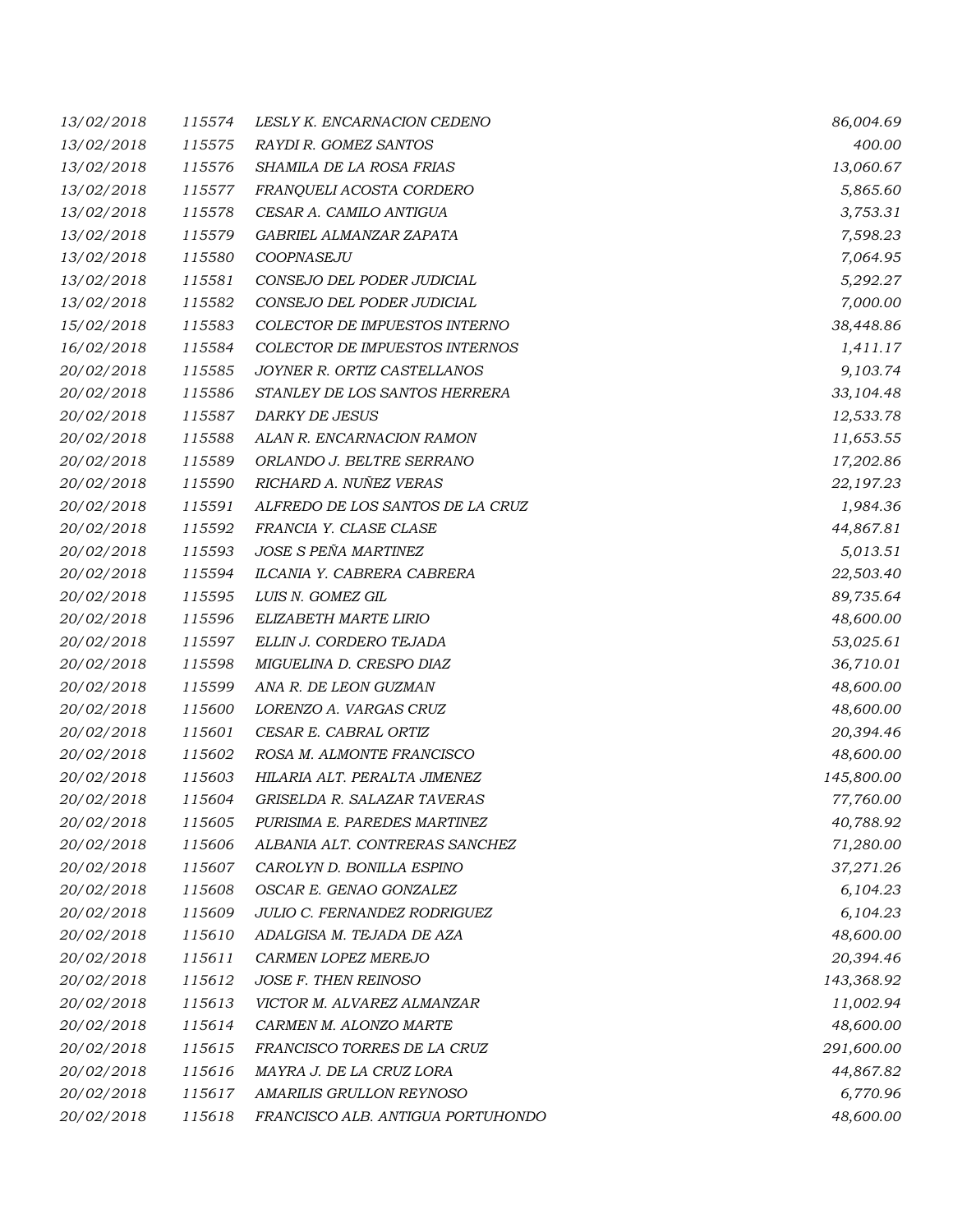| 20/02/2018 | 115619 | ALBANIA ANT. CORNIEL GARCIA      | 57,104.48  |
|------------|--------|----------------------------------|------------|
| 20/02/2018 | 115620 | LUISA M. VILLAFAÑA ESCAÑO        | 85,656.73  |
| 20/02/2018 | 115621 | EDIS Y. RODRIGUEZ MUÑOZ          | 17,038.89  |
| 20/02/2018 | 115622 | DENNIS M. PEREZ GUZMAN           | 4,078.89   |
| 20/02/2018 | 115623 | JAVIERCA ANT. GOMEZ              | 48,600.00  |
| 20/02/2018 | 115624 | ANA A. HENRIQUEZ GUZMAN          | 10,768.28  |
| 20/02/2018 | 115625 | ALEYDA FRANCO TEJADA             | 42,120.00  |
| 20/02/2018 | 115626 | RAMON ALB. ROMANO CONTRERAS      | 48,946.68  |
| 20/02/2018 | 115627 | WANDA Y. VARGAS PERALTA          | 42,120.00  |
| 20/02/2018 | 115628 | JUAN E. BRITO BENITEZ            | 12,236.67  |
| 20/02/2018 | 115629 | PEDRO GERMAN MEJIA               | 5,501.47   |
| 20/02/2018 | 115630 | MANUELICA MEDINA BELTRE          | 8,157.78   |
| 20/02/2018 | 115631 | SONIA DE LOS A. RUIZ MATOS       | 12,236.67  |
| 20/02/2018 | 115632 | RAFAEL B. SOTO SEPULVEDA         | 8,157.78   |
| 20/02/2018 | 115633 | JUANA SOLANO SOSA                | 8,157.78   |
| 20/02/2018 | 115634 | SHARLENNI ORTIZ DE LA ROSA       | 26,320.94  |
| 20/02/2018 | 115635 | YEISEL M. ROSARIO RAMIREZ        | 75,317.00  |
| 20/02/2018 | 115636 | YEANNY M. CASTILLO VIDAL         | 9,845.24   |
| 20/02/2018 | 115637 | JOSE BDO. MERCEDES PEÑA          | 8,157.78   |
| 20/02/2018 | 115638 | <b>GREGORIO TORRES SPENCER</b>   | 20,394.45  |
| 20/02/2018 | 115639 | MEDARDO ANT. RINCON MARTINEZ     | 8,157.78   |
| 20/02/2018 | 115640 | MAXIMILIANO PEGUERO DE AZA       | 36,710.03  |
| 20/02/2018 | 115641 | DOMINGO ANT. GUERRERO CALDERON   | 12,236.67  |
| 20/02/2018 | 115642 | PEDRO N. MOJICA DE LA ROSA       | 48,946.68  |
| 20/02/2018 | 115643 | DIGNA E. POLANCO NOVAS           | 5,640.20   |
| 20/02/2018 | 115644 | MARIA I. BONE CRUZ               | 8,157.78   |
| 20/02/2018 | 115645 | ARANIBAL MANZANO ZAPATA          | 55,717.64  |
| 20/02/2018 | 115646 | MABELYN F. BERNARD ORTIZ         | 25,124.98  |
| 20/02/2018 | 115647 | LOREIDY A. MEDINA LOPEZ          | 10,629.80  |
| 20/02/2018 | 115648 | YOKARY I. GAUTREAUX DE LA CRUZ   | 12,236.68  |
| 20/02/2018 | 115649 | ROSA H. NUÑEZ MERCEDES           | 40,788.93  |
| 20/02/2018 | 115650 | <b>JUAN L. AQUINO CORNIELES</b>  | 4,078.89   |
| 20/02/2018 | 115651 | VALENTINA A. MATOS DE LOS SANTOS | 36,710.01  |
| 20/02/2018 | 115652 | ROSSEMARY HENRIQUEZ LEYBA        | 5,793.29   |
| 20/02/2018 | 115653 | OSCAR MOQUETE CUEVAS             | 4,078.89   |
| 20/02/2018 | 115654 | REGINA SANCHEZ TORIBIO           | 8,157.78   |
| 20/02/2018 | 115655 | ROSA E. ALMONTE R. DE VENTURA    | 16,315.56  |
| 20/02/2018 | 115656 | HECTOR F. MARTINEZ               | 12,236.67  |
| 20/02/2018 | 115657 | MARIA E. ESTEVEZ MEJIA           | 4,078.89   |
| 20/02/2018 | 115658 | ABRAHAM GARCIA                   | 8,157.78   |
| 20/02/2018 | 115659 | MARIANO GERMAN MEJIA             | 296,917.13 |
| 20/02/2018 | 115660 | FRANCISCO ANT. JEREZ MENA        | 289,925.39 |
| 20/02/2018 | 115661 | JOSE A. CRUCETA ALMANZAR         | 282,803.99 |
| 20/02/2018 | 115662 | EDGARDO HERNANDEZ MEJIA          | 237,211.06 |
| 20/02/2018 | 115663 | ROBERT C. PLACENCIA ALVAREZ      | 286,362.74 |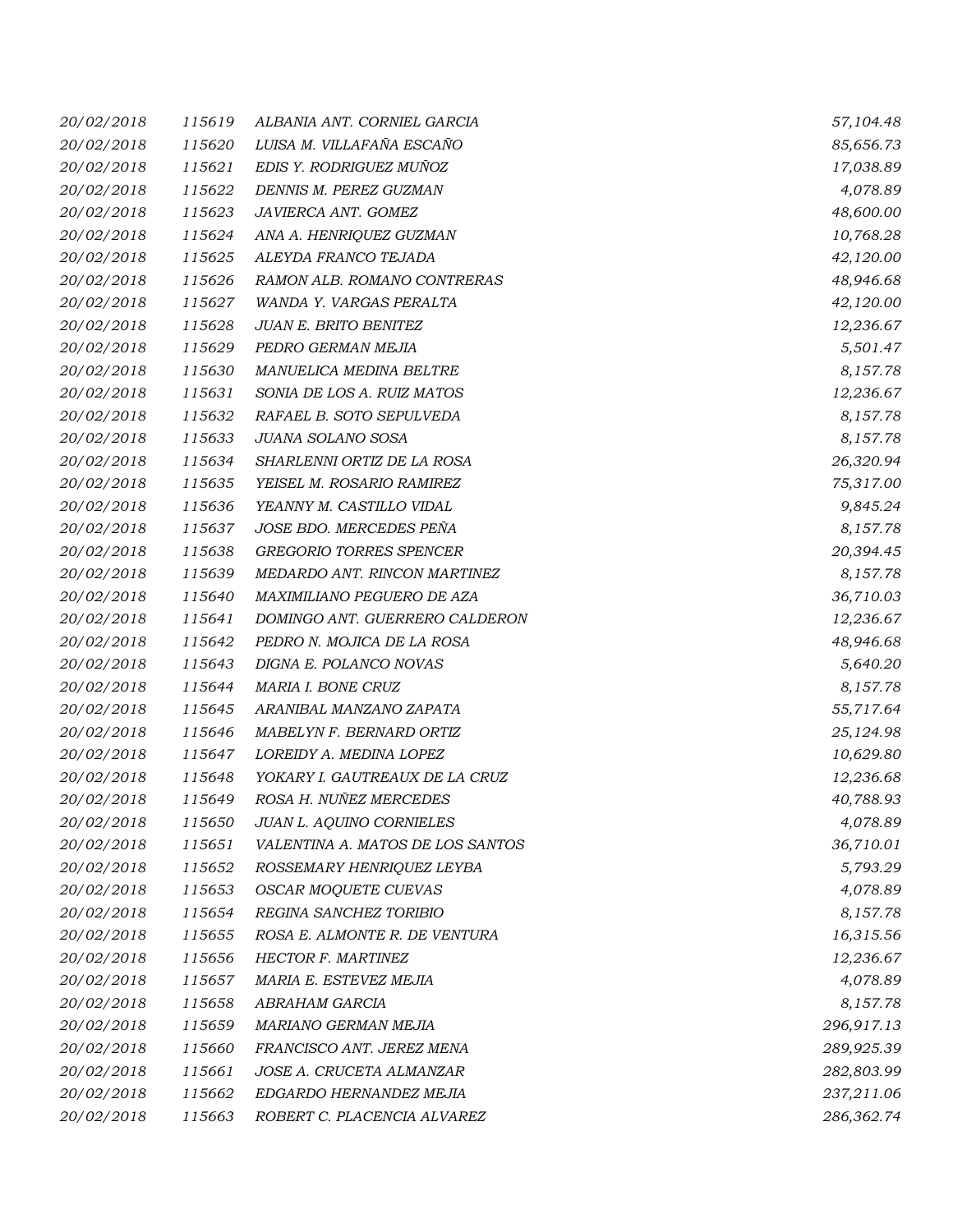| 20/02/2018 | 115664 | SARA I. HENRIQUEZ MARIN              | 231,608.24 |
|------------|--------|--------------------------------------|------------|
| 20/02/2018 | 115665 | ARIEL A. VOLQUEZ MATOS               | 7,031.29   |
| 20/02/2018 | 115666 | GLORIA A. QUERO CABRERA              | 8,667.32   |
| 20/02/2018 | 115667 | NORA A. SOSA MARTINEZ                | 7,363.48   |
| 20/02/2018 | 115668 | SONIA CORADIN                        | 6,018.18   |
| 20/02/2018 | 115669 | CARLOS FLORES DE JESUS               | 19,903.10  |
| 20/02/2018 | 115670 | LILIAN M. DIAZ GIL                   | 7,682.27   |
| 20/02/2018 | 115671 | LOURDES M. LORA MEJIA                | 24,152.04  |
| 20/02/2018 | 115672 | ROSA REYNOSO                         | 6,018.18   |
| 20/02/2018 | 115673 | SENOVIA ARIAS                        | 6,018.18   |
| 20/02/2018 | 115674 | RAMONA DIAZ                          | 6,018.18   |
| 20/02/2018 | 115675 | MARIA M. PIMENTEL FABIAN             | 6,018.18   |
| 20/02/2018 | 115676 | LUZ DEL C. MONTANO                   | 6,018.18   |
| 20/02/2018 | 115677 | ELIGIA DE LA CRUZ                    | 4,979.47   |
| 20/02/2018 | 115678 | OLGA M. ROSARIO V.                   | 3,063.04   |
| 20/02/2018 | 115679 | <b>IRIS RODRIGUEZ P.</b>             | 6,018.18   |
| 20/02/2018 | 115680 | CARMEN POLANCO                       | 6,018.18   |
| 20/02/2018 | 115681 | ANA FCA. FELIZ SANCHEZ               | 6,018.18   |
| 20/02/2018 | 115682 | ALTAGRACIA A. RODRIGUEZ VICTORIA     | 6,018.18   |
| 20/02/2018 | 115683 | MILTA ANT. RODRIGUEZ SANTOS          | 6,018.18   |
| 20/02/2018 | 115684 | OLGA E. DIAZ DIAZ                    | 6,018.18   |
| 20/02/2018 | 115685 | JOSEFA R. BLANCO                     | 6,018.18   |
| 20/02/2018 | 115686 | MARIA DEL R. CUELLO PARADIS          | 18,675.80  |
| 20/02/2018 | 115687 | MELBA FCA. HENRIQUEZ GUZMAN          | 6,018.18   |
| 20/02/2018 | 115688 | ESTHER M. AMOR PEÑA                  | 6,018.18   |
| 20/02/2018 | 115689 | FRANCIA C. MARTINEZ DRULLARD         | 21,441.25  |
| 20/02/2018 | 115690 | AMELIA DEL ORBE PEÑA                 | 3,054.30   |
| 20/02/2018 | 115691 | <b>BIENVENIDA BELLIARD</b>           | 36,119.77  |
| 20/02/2018 | 115692 | PACO PEREZ REYES                     | 6,018.18   |
| 20/02/2018 | 115693 | ROSA J. DE LOS SANTOS G.             | 6,018.18   |
| 20/02/2018 | 115694 | CARMEN L. PERALTA CASTELLANOS        | 6,018.18   |
| 20/02/2018 | 115695 | FIDIAS GONZALEZ VICIOSO              | 5,418.18   |
| 20/02/2018 | 115696 | ISABEL E. DE LOS SANTOS GOMEZ        | 6,018.18   |
| 20/02/2018 | 115697 | LUIS E. MOREL POUERIE                | 36,642.28  |
| 20/02/2018 | 115698 | YOLANDA E. DE WINDT DE GAUTREAU      | 12,993.40  |
| 20/02/2018 | 115699 | SENAIDA A. ALVAREZ PEREZ             | 6,018.18   |
| 20/02/2018 | 115700 | YDALIA PORTORREAL                    | 6,018.18   |
| 20/02/2018 | 115701 | MARTA N. MONTAS RAMIREZ              | 4,787.18   |
| 20/02/2018 | 115702 | HILDA CARRASCO PEREZ                 | 6,018.18   |
| 20/02/2018 | 115703 | LUZ M. DEL CARMEN RODRIGUEZ GAUTREAU | 6,018.18   |
| 20/02/2018 | 115704 | CRISTINO RODRIGUEZ                   | 6,018.18   |
| 20/02/2018 | 115705 | MAXIMO S. ROSARIO RODRIGUEZ          | 6,018.18   |
| 20/02/2018 | 115706 | RAFAEL CONTRERAS CONTRERAS           | 6,018.18   |
| 20/02/2018 | 115707 | VIRGINIA SUERO ESPINAL               | 3,853.36   |
| 20/02/2018 | 115708 | JOSEFA A. CUESTA DE MAÑON            | 6,929.81   |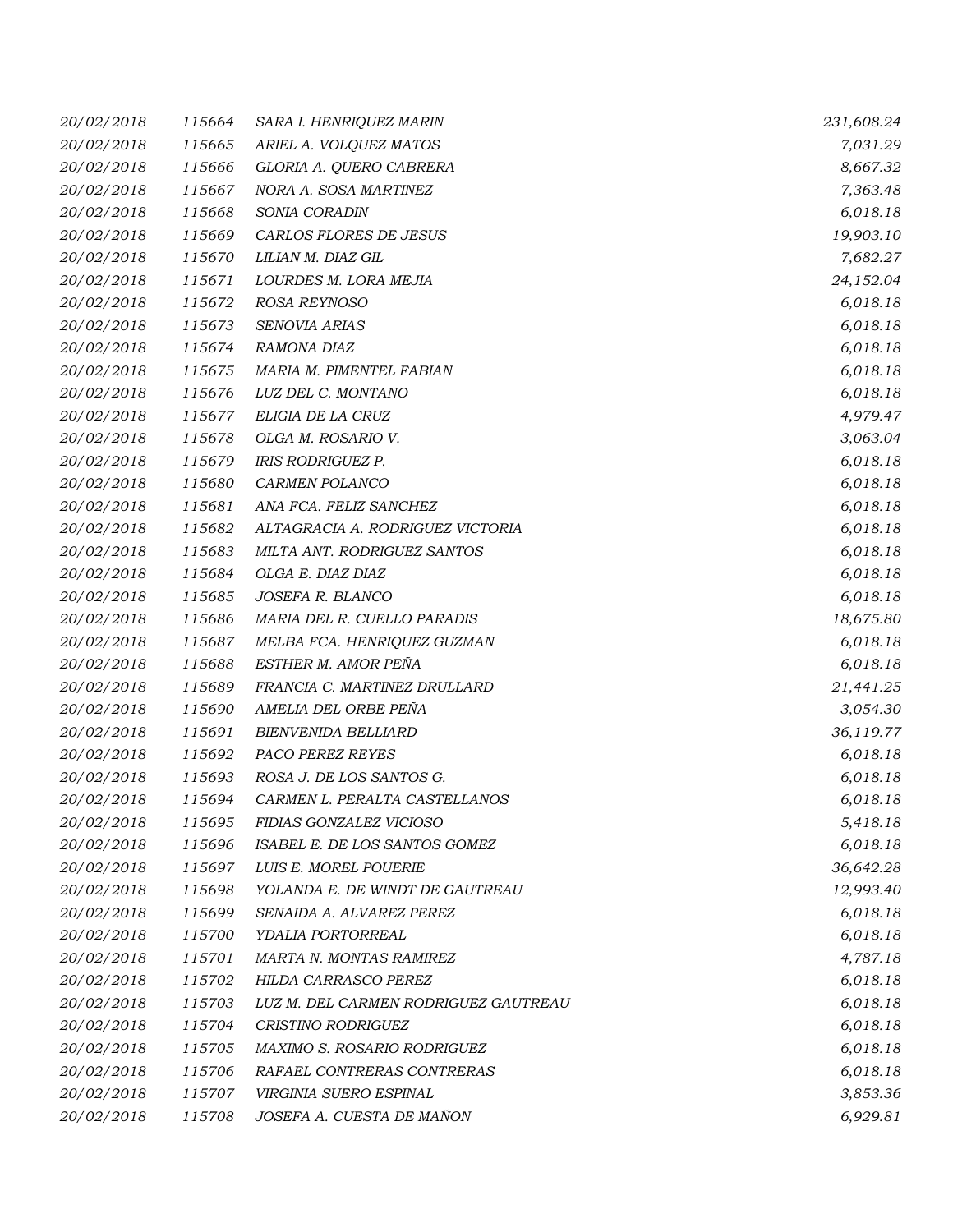| 20/02/2018 | 115709 | ANA M. BAUTISTA                      | 6,018.18  |
|------------|--------|--------------------------------------|-----------|
| 20/02/2018 | 115710 | MIRELLA DE LA ROSA DOMINGUEZ         | 6,018.18  |
| 20/02/2018 | 115711 | DORA H. STERLING VAZQUEZ             | 6,018.18  |
| 20/02/2018 | 115712 | JOSEFINA SUAZO ABREU                 | 32,621.32 |
| 20/02/2018 | 115713 | ALTAGRACIA A. GIL NOBLE              | 6,018.18  |
| 20/02/2018 | 115714 | RAFAELA DE JS. PEÑA LORA             | 2,983.72  |
| 20/02/2018 | 115715 | <b>LEON FLORES</b>                   | 32,440.83 |
| 20/02/2018 | 115716 | MARIA A. PAULINO MARTE               | 6,018.18  |
| 20/02/2018 | 115717 | CESAR A. VALLEJO NICOLAS             | 3,967.57  |
| 20/02/2018 | 115718 | LUCIA M. REYES PEREZ                 | 17,301.77 |
| 20/02/2018 | 115719 | <b>MERCEDES HIRALDO</b>              | 6,018.18  |
| 20/02/2018 | 115720 | RAMONA FLORES DE MATOS               | 5,143.18  |
| 20/02/2018 | 115721 | ELOISA NUÑEZ DE GONZALEZ             | 11,519.20 |
| 20/02/2018 | 115722 | MIREYA CAPELLAN A.                   | 6,018.18  |
| 20/02/2018 | 115723 | LUZ DEL C. SANCHEZ CALDERON          | 6,018.18  |
| 20/02/2018 | 115724 | <b>INES MDES. REYES CABRERA</b>      | 5,518.18  |
| 20/02/2018 | 115725 | SILVESTRE COCO                       | 5,718.18  |
| 20/02/2018 | 115726 | ELISA VIVIECA                        | 6,018.18  |
| 20/02/2018 | 115727 | TERESA MORA DE LA ROSA               | 6,018.18  |
| 20/02/2018 | 115728 | PEDRO A. FERNANDEZ SALCEDO           | 37,938.19 |
| 20/02/2018 | 115729 | RAFAEL A. RODRIGUEZ GONZALEZ         | 27,900.61 |
| 20/02/2018 | 115730 | AFRICA E. SANTOS GUZMAN              | 6,018.18  |
| 20/02/2018 | 115731 | MILEDYS S. SOSA R.                   | 27,533.27 |
| 20/02/2018 | 115732 | MARCIANA ALT. RAMIREZ CORONA         | 17,904.96 |
| 20/02/2018 | 115733 | DAYSI R. VASQUEZ CRUZ                | 6,018.18  |
| 20/02/2018 | 115734 | CARMEN DE LOS A. LUCIANO GARCIA      | 4,278.10  |
| 20/02/2018 | 115735 | NEREYDA E. JAQUEZ LOZANO             | 6,018.18  |
| 20/02/2018 | 115736 | CARMEN L. SANTOS PIMENTEL            | 6,018.18  |
| 20/02/2018 | 115737 | AMERICA G. ESPINAL HUED              | 6,018.18  |
| 20/02/2018 | 115738 | RAMON ANT. CARABALLO ABREU           | 6,018.18  |
| 20/02/2018 | 115739 | CARLOS D. GARCIA GARCIA              | 6,018.18  |
| 20/02/2018 | 115740 | DULCE M. ESTEVEZ                     | 6,018.18  |
| 20/02/2018 | 115741 | MARIA DE LA C. CANELA CANELA         | 4,033.83  |
| 20/02/2018 | 115742 | FRANCISCO J. NUÑEZ GOMEZ             | 37,742.61 |
| 20/02/2018 | 115743 | MARIA G. DALMASI LORA                | 6,018.18  |
| 20/02/2018 | 115744 | CARMEN L. EDUARDO ICIANO             | 6,018.18  |
| 20/02/2018 | 115745 | CARMEN Y. COSME GUTIERREZ            | 3,498.67  |
| 20/02/2018 | 115746 | FRANCISCA R. PEREZ PEÑA              | 6,018.18  |
| 20/02/2018 | 115747 | ADRIANO GONZALEZ PANTALEON           | 4,587.57  |
| 20/02/2018 | 115748 | ANA J. LOPEZ GERMOSEN                | 6,018.18  |
| 20/02/2018 | 115749 | ROSAURA JULIA JIMENEZ DAJER DE LOPEZ | 26,372.75 |
| 20/02/2018 | 115750 | RAMONA DE JESUS ROSARIO              | 6,018.18  |
| 20/02/2018 | 115751 | MARIA A. CASTRO AGRAMONTE            | 6,018.18  |
| 20/02/2018 | 115752 | <b>AGUSTINA MARTE</b>                | 5,734.18  |
| 20/02/2018 | 115753 | EURIPIDES A. GARCIA GARCIA           | 36,436.81 |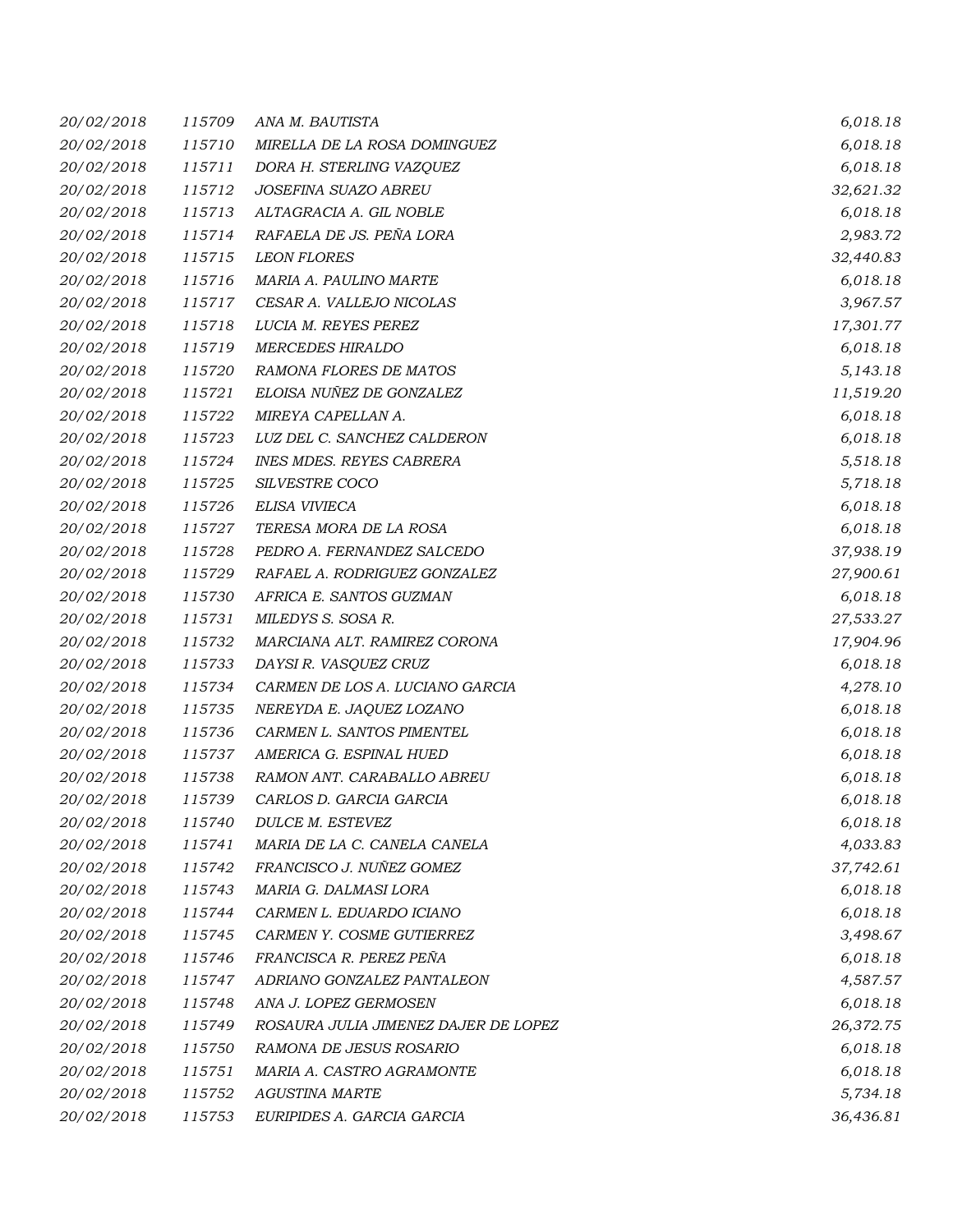| 20/02/2018 | 115754 | GENOVEVA I. ROSARIO             | 6,018.18  |
|------------|--------|---------------------------------|-----------|
| 20/02/2018 | 115755 | MARIA A. HONRADO BADIA          | 6,018.18  |
| 20/02/2018 | 115756 | MARIA ALT. RAMOS GARCIA         | 6,018.18  |
| 20/02/2018 | 115757 | JUAN ANT. SANCHEZ VILLA         | 3,763.09  |
| 20/02/2018 | 115758 | RAMONA JIMENEZ LIZARDO          | 6,018.18  |
| 20/02/2018 | 115759 | JOSEFA ALT. MEJIA MIESES        | 6,018.18  |
| 20/02/2018 | 115760 | ROSA PAREDES GARCIA             | 6,018.18  |
| 20/02/2018 | 115761 | <b>GUARIONEX BRITO TAVERAS</b>  | 6,018.18  |
| 20/02/2018 | 115762 | PEDRO HERNANDEZ CRUCEY          | 6,018.18  |
| 20/02/2018 | 115763 | JUANA TRAVIESO VASQUEZ          | 6,018.18  |
| 20/02/2018 | 115764 | <b>JUAN SEBASTIAN RODRIGUEZ</b> | 6,018.18  |
| 20/02/2018 | 115765 | AMELIA VALDEZ M.                | 6,018.18  |
| 20/02/2018 | 115766 | VALENTIN SUAREZ G.              | 6,018.18  |
| 20/02/2018 | 115767 | CAROLINA A. VICTORIA            | 6,018.18  |
| 20/02/2018 | 115768 | FRANCISCA A. TEJADA             | 6,018.18  |
| 20/02/2018 | 115769 | LOURDES M. NUÑEZ ROSARIO        | 6,018.18  |
| 20/02/2018 | 115770 | JOSE P. FLORES M.               | 9,998.46  |
| 20/02/2018 | 115771 | GREGORIO ARIAS CARRASCO         | 21,709.26 |
| 20/02/2018 | 115772 | DAVID A. FELIZ FELIZ            | 6,018.18  |
| 20/02/2018 | 115773 | MERCEDES SEGURA CUEVAS          | 3,225.82  |
| 20/02/2018 | 115774 | NERY MEDINA DIAZ                | 3,968.18  |
| 20/02/2018 | 115775 | MIGUELINA PEÑA MENDEZ           | 2,959.62  |
| 20/02/2018 | 115776 | DOMINGO GUZMAN MORETA FELIZ     | 3,009.09  |
| 20/02/2018 | 115777 | RICHARDIN DE J. DOTEL           | 7,490.44  |
| 20/02/2018 | 115778 | EUDES M. ENCARNACION FELIZ      | 6,018.18  |
| 20/02/2018 | 115779 | NEREIDA FLORIAN SANTANA         | 6,018.18  |
| 20/02/2018 | 115780 | SERGIO OLIVERO FELIZ            | 5,251.68  |
| 20/02/2018 | 115781 | ROSAURA FERRERAS FERRERAS       | 6,018.18  |
| 20/02/2018 | 115782 | NURIS M. NOVAS MATOS            | 3,356.15  |
| 20/02/2018 | 115783 | MIGUEL MEDINA PEREZ             | 12,252.15 |
| 20/02/2018 | 115784 | LIVIO G. RIVAS                  | 6,018.18  |
| 20/02/2018 | 115785 | BIENVENIDA VELOZ                | 6,018.18  |
| 20/02/2018 | 115786 | EUGENIA PEREZ SANTANA           | 5,592.46  |
| 20/02/2018 | 115787 | PEDRO REYES MEDINA              | 5,718.18  |
| 20/02/2018 | 115788 | FELICIA CUEVAS CARVAJAL         | 3,696.13  |
| 20/02/2018 | 115789 | <b>JUSTO FERRERAS PEREZ</b>     | 6,018.18  |
| 20/02/2018 | 115790 | VICTOR R. CONCEPCION ROMERO     | 6,018.18  |
| 20/02/2018 | 115791 | ADELFA A. HERRERA TERRERO       | 6,018.18  |
| 20/02/2018 | 115792 | SENEO MONTERO MONTAS            | 3,753.86  |
| 20/02/2018 | 115793 | XIOMARA A. MONTERO JIMENEZ      | 5,534.11  |
| 20/02/2018 | 115794 | RAMON A. MORETA                 | 5,618.18  |
| 20/02/2018 | 115795 | SIMONA FAMILIA ZABALA           | 4,377.98  |
| 20/02/2018 | 115796 | VENECIA RUIZ MATEO              | 5,518.18  |
| 20/02/2018 | 115797 | AUGUSTO E. OVIEDO PEÑA          | 7,123.54  |
| 20/02/2018 | 115798 | ANERTA ALT. RODRIGUEZ           | 32,683.32 |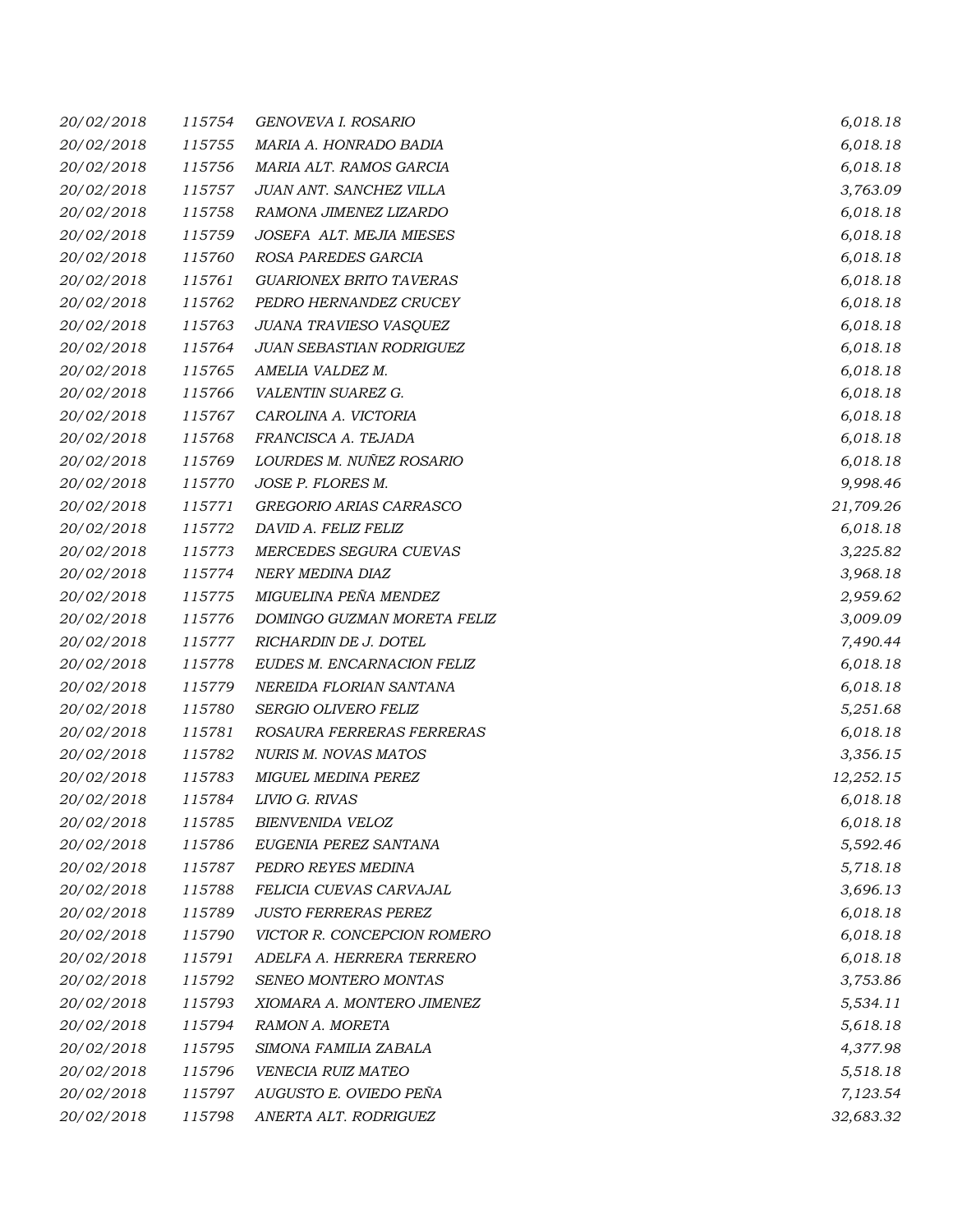| 20/02/2018 | 115799 | RAMON A. GUTIERREZ GARCIA               | 6,018.18  |
|------------|--------|-----------------------------------------|-----------|
| 20/02/2018 | 115800 | JUAN DE LA C. TEJEDA ACOSTA             | 10,020.54 |
| 20/02/2018 | 115801 | JUANA LUCIA A. SANCHEZ G.               | 6,018.18  |
| 20/02/2018 | 115802 | ANTHIA M. REYES JIMENEZ                 | 5,618.18  |
| 20/02/2018 | 115803 | MANUEL E. SOSA CRUZ                     | 5,518.18  |
| 20/02/2018 | 115804 | DANIEL MEDINA BELLIARD                  | 6,018.18  |
| 20/02/2018 | 115805 | LUCILA NUÑEZ CASTRO                     | 6,018.18  |
| 20/02/2018 | 115806 | ANA M. BAEZ ROSARIO                     | 6,018.18  |
| 20/02/2018 | 115807 | RAMONA REYES CARRASCO                   | 6,018.18  |
| 20/02/2018 | 115808 | ELBA H. VARGAS FRIAS                    | 6,018.18  |
| 20/02/2018 | 115809 | EVARISTO JIMENEZ FIGUEREO               | 10,720.63 |
| 20/02/2018 | 115810 | GUARINA E. MERCEDES HERNANDEZ FERDINARD | 6,018.18  |
| 20/02/2018 | 115811 | LUIS J. BOURGET FROMETA                 | 38,387.50 |
| 20/02/2018 | 115812 | RUTH MONTALVO FRANCISCO                 | 29,497.03 |
| 20/02/2018 | 115813 | ROSARIO N. ARIAS GERMAN                 | 6,018.18  |
| 20/02/2018 | 115814 | ELIDA E. SANCHEZ NINA                   | 16,855.44 |
| 20/02/2018 | 115815 | ENEIDA DOMINGUEZ                        | 6,018.18  |
| 20/02/2018 | 115816 | JOSEFINA GURIDIS POZO                   | 6,018.18  |
| 20/02/2018 | 115817 | ALTAGRACIA M. PLACENCIO FORTUNA         | 6,018.18  |
| 20/02/2018 | 115818 | ARGENTINA ORTIZ PERDOMO                 | 3,781.79  |
| 20/02/2018 | 115819 | CARMELA MATOS TEJEDA                    | 6,018.18  |
| 20/02/2018 | 115820 | MARIA SEVERINO DE LEON                  | 6,018.18  |
| 20/02/2018 | 115821 | JULIANA PINEDA                          | 6,018.18  |
| 20/02/2018 | 115822 | MARITZA MEJIA DUVERGE                   | 5,518.18  |
| 20/02/2018 | 115823 | <b>JOSEFA REYES APONTE</b>              | 6,018.18  |
| 20/02/2018 | 115824 | CARMEN MA. MORALES MORALES              | 5,518.18  |
| 20/02/2018 | 115825 | <b>JULIA ARRIAGA PONTIER</b>            | 6,018.18  |
| 20/02/2018 | 115826 | HILDA L. LAMARCHE UBIERA                | 3,159.48  |
| 20/02/2018 | 115827 | EDELMIRA RAMIREZ DE ESPINAL             | 6,018.18  |
| 20/02/2018 | 115828 | LUCINDA ESPINAL                         | 5,834.18  |
| 20/02/2018 | 115829 | CARMEN A. CASADO MARTINEZ               | 6,018.18  |
| 20/02/2018 | 115830 | <b>MELANIA BELEN</b>                    | 3,603.71  |
| 20/02/2018 | 115831 | JUANA JIMENEZ E.                        | 6,018.18  |
| 20/02/2018 | 115832 | CARMELA MATOS TEJEDA                    | 6,018.18  |
| 20/02/2018 | 115833 | MARIA SEVERINO DE LEON                  | 6,018.18  |
| 20/02/2018 | 115834 | <b>JULIANA PINEDA</b>                   | 6,018.18  |
| 20/02/2018 | 115835 | MARITZA MEJIA DUVERGE                   | 5,518.18  |
| 20/02/2018 | 115836 | <b>JOSEFA REYES APONTE</b>              | 6,018.18  |
| 20/02/2018 | 115837 | CARMEN MA. MORALES MORALES              | 5,518.18  |
| 20/02/2018 | 115839 | HILDA L. LAMARCHE UBIERA                | 3,159.48  |
| 20/02/2018 | 115840 | EDELMIRA RAMIREZ DE ESPINAL             | 6,018.18  |
| 20/02/2018 | 115841 | LUCINDA ESPINAL                         | 5,834.18  |
| 20/02/2018 | 115842 | CARMEN A. CASADO MARTINEZ               | 6,018.18  |
| 20/02/2018 | 115843 | <b>MELANIA BELEN</b>                    | 3,603.71  |
| 20/02/2018 | 115844 | JUANA JIMENEZ E.                        | 6,018.18  |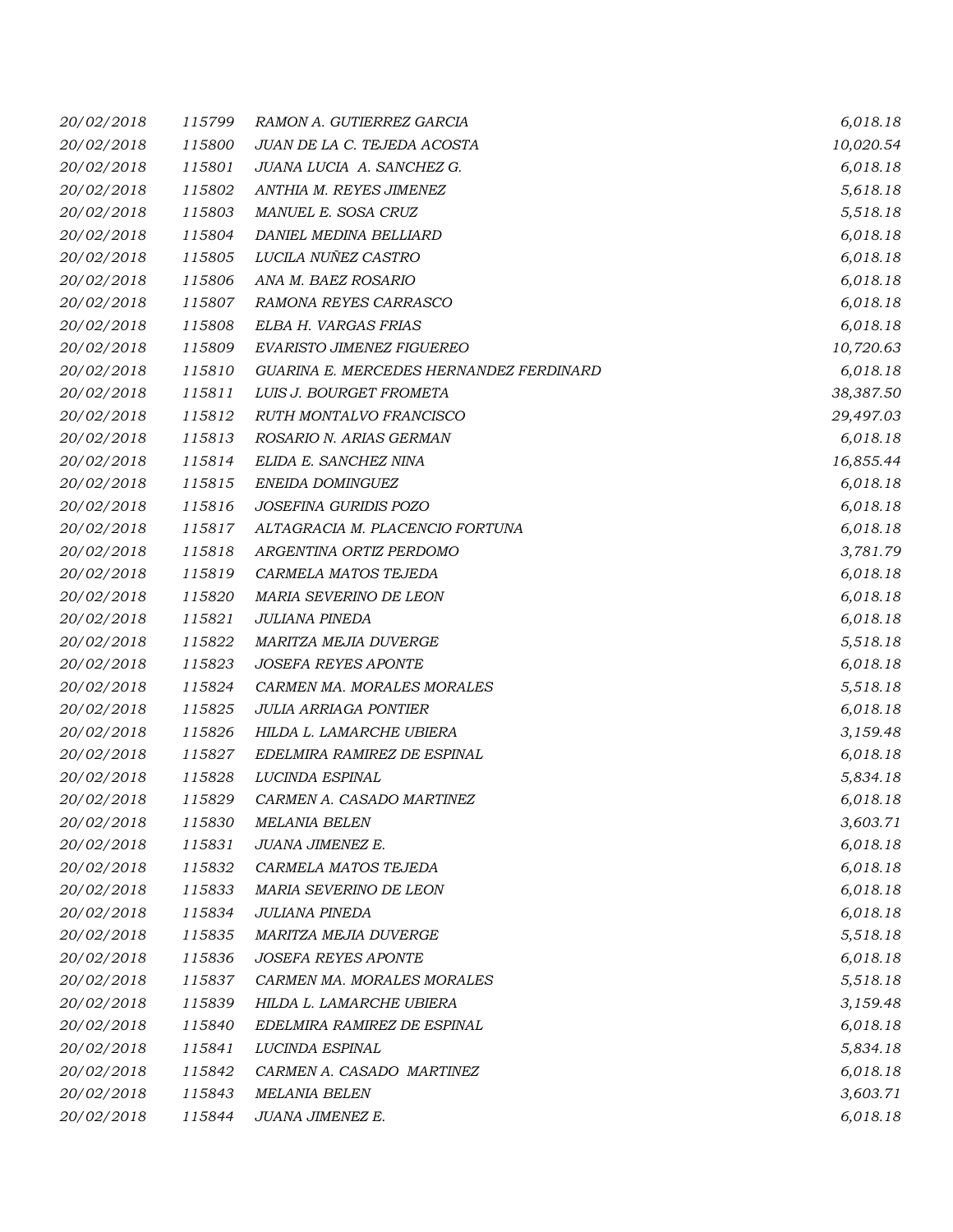| 20/02/2018 | 115845 | FELIX R. CUEVAS RUFINO                   | 1,003.03      |
|------------|--------|------------------------------------------|---------------|
| 20/02/2018 | 115846 | <b>JULIO H. HERRERA MATOS</b>            | 1,103.33      |
| 20/02/2018 | 115847 | MANUEL A. LEMONIER JIMENEZ               | 495.88        |
| 20/02/2018 | 115848 | INES JOSE G.                             | 922.18        |
| 20/02/2018 | 115849 | <b>JULIA ARRIAGA PONTIER</b>             | 6,018.18      |
| 22/02/2018 | 115850 | COLECTOR DE IMPUESTOS INTERNOS           | 6,135.07      |
| 23/02/2018 | 115851 | CONSEJO DEL PODER JUDICIAL               | 10,870.00     |
| 23/02/2018 | 115852 | CONSEJO DEL PODER JUDICIAL               | 3,063.00      |
| 23/02/2018 | 115853 | <b>INSTITUTO DE AUXILIOS Y VIVIENDAS</b> | 175.00        |
| 23/02/2018 | 115854 | FONDO DE PENSIONES Y JUBILACIONES        | 95,868.49     |
| 23/02/2018 | 115855 | COOPNASEJU                               | 154,112.58    |
| 23/02/2018 | 115856 | CONSEJO DEL PODER JUDICIAL               | 875.00        |
| 23/02/2018 | 115857 | COOPNASEJU                               | 63,502.00     |
| 23/02/2018 | 115858 | CONSEJO DEL PODER JUDICIAL               | 79,127.41     |
| 28/02/2018 | 115859 | FONDO DE PENSIONES Y JUBILACIONES        | 11,711,387.32 |
| 28/02/2018 | 115860 | INSTITUTO NACIONAL DE LA VIVIENDA        | 366.95        |
| 28/02/2018 | 115861 | DOMINGA REYNOSO MOLINA                   | 2,000.00      |
| 28/02/2018 | 115862 | EMMACULADA N. DEL ORBE PEREZ             | 4,000.00      |
| 28/02/2018 | 115863 | YAHAIRA ALT. RAMOS QUEZADA               | 3,000.00      |
| 28/02/2018 | 115864 | YANIA MARMOL PUELLO                      | 2,000.00      |
| 28/02/2018 | 115865 | JOHANNA MARTINEZ BATISTA                 | 2,000.00      |
| 28/02/2018 | 115866 | JOSEFINA MERCEDES REYES ESPINAL          | 3,000.00      |
| 28/02/2018 | 115867 | INSTITUTO DE AUXILIOS Y VIVIENDA         | 1,873.69      |
| 28/02/2018 | 115868 | FUNDACION DE CREDITO EDUCATIVO           | 525,319.00    |
| 28/02/2018 | 115869 | CONSEJO DEL PODER JUDICIAL               | 9,380.78      |
| 28/02/2018 | 115870 | CONSEJO DEL PODER JUDICIAL               | 443,526.96    |
| 28/02/2018 | 115871 | CONSEJO DEL PODER JUDICIAL               | 21,978.09     |
| 28/02/2018 | 115872 | CONSEJO DEL PODER JUDICIAL               | 5,000.00      |
| 28/02/2018 | 115873 | CONSEJO DEL PODER JUDICIAL               | 7,184.84      |
| 28/02/2018 | 115874 | CONSEJO DEL PODER JUDICIAL               | 3,000.00      |
| 28/02/2018 | 115875 | CARLOS ML. MENDEZ L.                     | 10,000.00     |
| 28/02/2018 | 115876 | CONSEJO DEL PODER JUDICIAL               | 2,000.00      |
| 28/02/2018 | 115877 | AURA MARIA YBELICE MERCEDES              | 2,000.00      |
| 28/02/2018 | 115878 | LISSET MARIBEL HERNANDEZ PENA            | 6,000.00      |
| 28/02/2018 | 115879 | NURYS LANDA VALDEZ SANCHEZ               | 2,500.00      |
| 28/02/2018 | 115880 | CONSEJO DEL PODER JUDICIAL               | 1,735.42      |
| 28/02/2018 | 115881 | CONSEJO DEL PODER JUDICIAL               | 5,240.00      |
| 28/02/2018 | 115882 | CONSEJO DEL PODER JUDICIAL               | 21,649.50     |
| 28/02/2018 | 115883 | CONSEJO DEL PODER JUDICIAL               | 3,040.79      |
| 28/02/2018 | 115884 | CONSEJO DEL PODER JUDICIAL               | 1,840.00      |
| 28/02/2018 | 115885 | DULCE MARIA AQUINO GONZALEZ              | 3,600.00      |
| 28/02/2018 | 115886 | NAZARET ALMONTE SUAREZ                   | 7,500.00      |
| 28/02/2018 | 115887 | <b>INSTITUTO DE AUXILIOS Y VIVIENDAS</b> | 163,600.00    |
| 28/02/2018 | 115888 | FAVIANA L. MATOS MATOS                   | 2,000.00      |
| 28/02/2018 | 115889 | CONSEJO DEL PODER JUDICIAL               | 140,235.48    |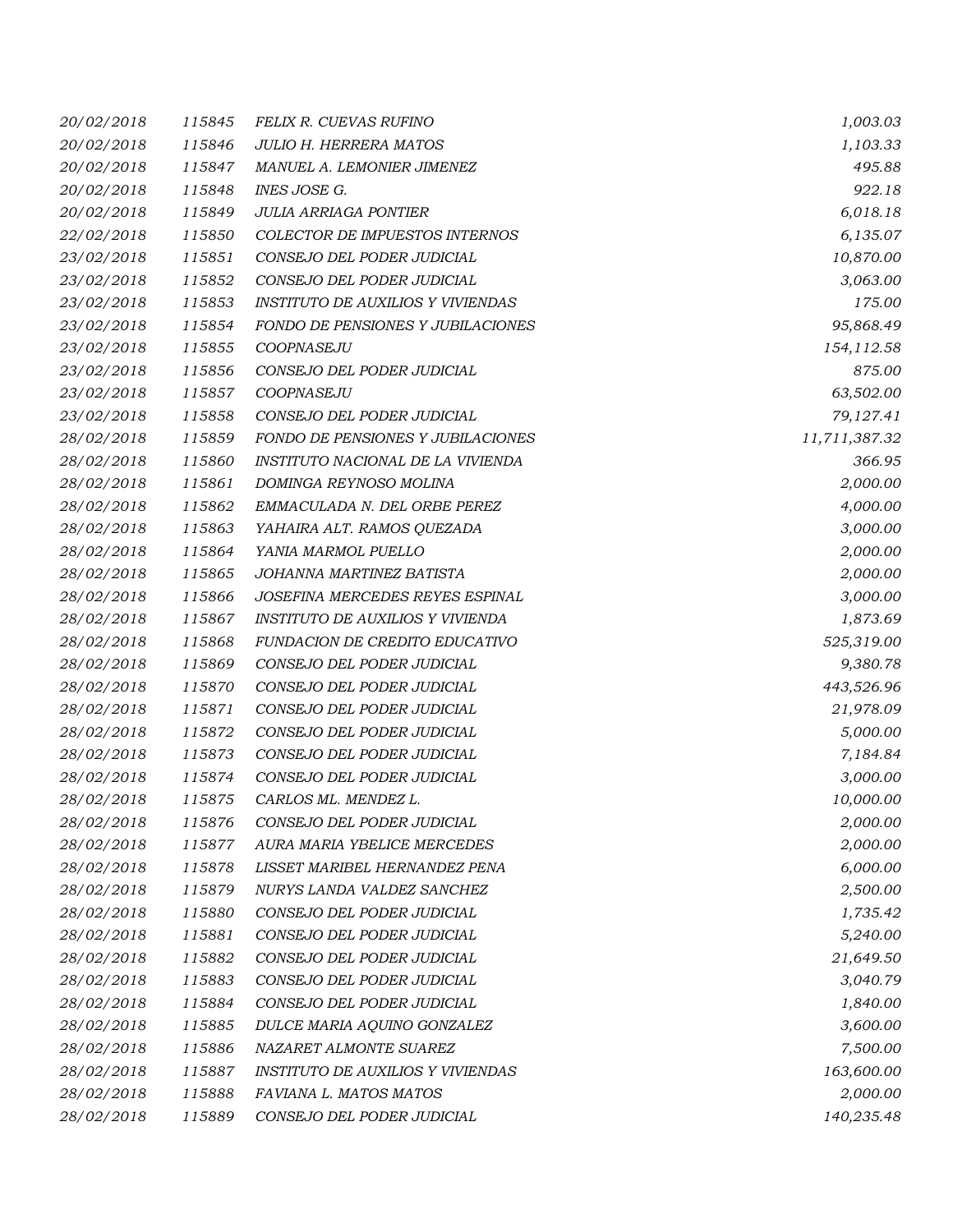| 28/02/2018 | 115890 | <b>WENDY VALERIO DE PARKER</b>    | 1,800.00  |
|------------|--------|-----------------------------------|-----------|
| 28/02/2018 | 115891 | LAURIDISY SANCHEZ ORTIZ           | 10,000.00 |
| 28/02/2018 | 115892 | CONSEJO DEL PODER JUDICIAL        | 5,203.51  |
| 28/02/2018 | 115893 | NOHEMI E. FELIZ URBAEZ            | 6,500.00  |
| 28/02/2018 | 115894 | ANGELITA ROSARIO MONTES DE OCA    | 4,000.00  |
| 28/02/2018 | 115895 | CONSEJO DEL PODER JUDICIAL        | 8,629.75  |
| 28/02/2018 | 115896 | CONSEJO DEL PODER JUDICIAL        | 2,096.00  |
| 28/02/2018 | 115897 | JULIA N. PIANTINI                 | 5,000.00  |
| 28/02/2018 | 115898 | CONSEJO DEL PODER JUDICIAL        | 4,000.00  |
| 28/02/2018 | 115899 | CONSEJO DEL PODER JUDICIAL        | 3,162.20  |
| 28/02/2018 | 115900 | ESCUELA NACIONAL DE LA JUDICATURA | 16,653.33 |
| 28/02/2018 | 115901 | CONSEJO DEL PODER JUDICIAL        | 17,257.78 |
| 28/02/2018 | 115902 | YONI J. CRUZ                      | 77,492.14 |
| 28/02/2018 | 115903 | MANUEL E. VALENZUELA MARTINEZ     | 57,335.02 |
| 28/02/2018 | 115904 | AWILDA E. CHAER MONTERO           | 12,161.35 |
| 28/02/2018 | 115905 | ESTEFANY FELIZ PERALTA            | 17,115.15 |
| 28/02/2018 | 115906 | HERMINIO MOQUETE PEREZ            | 49,766.33 |
| 28/02/2018 | 115907 | GISBEL AQUINO MARIÑEZ             | 49,766.33 |
| 28/02/2018 | 115908 | KISBEL A. GUERRERO PEÑA           | 61,840.11 |
| 28/02/2018 | 115909 | LISSETTE J. GARRIDO BELTRE        | 72,011.57 |
| 28/02/2018 | 115910 | KARLENNY A. JIMENEZ COLON         | 72,011.57 |
| 28/02/2018 | 115911 | JUAN L. MEJIA ACOSTA              | 72,011.57 |
| 28/02/2018 | 115912 | DENNY P. GARCIA SANTANA           | 72,011.57 |
| 28/02/2018 | 115913 | WILLY QUEZADA QUEZADA             | 56,446.13 |
| 28/02/2018 | 115914 | KATHERINE S. HERRAND RAMIREZ      | 72,011.57 |
| 28/02/2018 | 115915 | EURY D. CORPORAN ISABEL           | 72,011.57 |
| 28/02/2018 | 115916 | RAYSA TEJEDA CARBAJAL             | 43,744.43 |
| 28/02/2018 | 115917 | GABRIELA M. CABRERA LUIS          | 43,875.68 |
| 28/02/2018 | 115918 | ISIS P. LUGO PEÑA                 | 44,492.12 |
| 28/02/2018 | 115919 | HAROLD O. COHEN RUIZ              | 30,704.00 |
| 28/02/2018 | 115920 | LEO D. SANTANA TAPIA              | 10,045.59 |
| 28/02/2018 | 115921 | MIGUEL E. MARTINEZ RECIO          | 26,029.08 |
| 28/02/2018 | 115922 | ESTRELLA Y. LARA SENCION          | 21,538.41 |
| 28/02/2018 | 115923 | VANNELLY E. JEREZ JIMENEZ         | 15,224.00 |
| 28/02/2018 | 115924 | KARINA N. ESPINAL OVALLE          | 36,676.00 |
| 28/02/2018 | 115925 | CARLOS M. OZUNA PEREZ             | 12,161.35 |
| 28/02/2018 | 115926 | RONNY ANT. MARTINEZ DE LA CRUZ    | 5,568.00  |
| 28/02/2018 | 115927 | JOANNY M. VALDEZ VALDEZ           | 12,161.35 |
| 28/02/2018 | 115928 | LUIS F. GARCIA GOMEZ              | 11,368.74 |
| 28/02/2018 | 115929 | AMELFI F. MINAYA PAULINO          | 18,340.00 |
| 28/02/2018 | 115930 | KATHERINE K. FLORES ROSARIO       | 22,932.00 |
| 28/02/2018 | 115931 | JIRENE PEÑA ACOSTA                | 15,720.00 |
| 28/02/2018 | 115932 | JANNA L. CRUZ FERNANDEZ           | 35,984.00 |
| 28/02/2018 | 115933 | MILDRED A. SANTOS PERALTA         | 10,249.18 |
| 28/02/2018 | 115934 | JESUS M. PEREZ FELIZ              | 10,249.18 |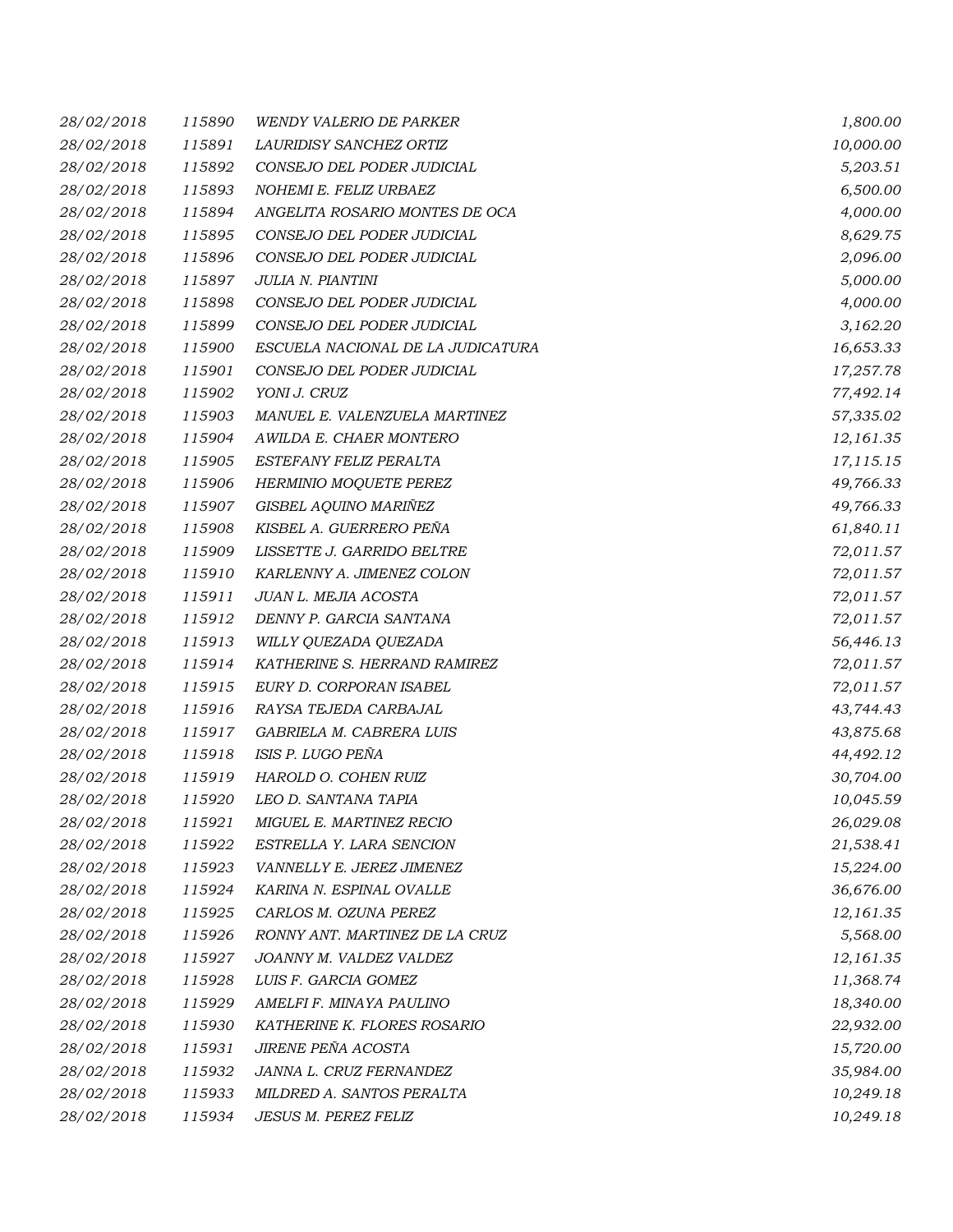|            |        | TOTAL RD\$                               | 73,776,868.54 |
|------------|--------|------------------------------------------|---------------|
| 28/02/2018 | 115962 | COLECTOR DE IMPUESTOS INTERNOS           | 26,420,406.05 |
| 28/02/2018 | 115961 | COLECTOR DE IMPUESTOS INTERNOS           | 265,170.94    |
| 28/02/2018 | 115960 | COLECTOR DE IMPUESTOS INTERNOS           | 1,762,351.48  |
| 28/02/2018 | 115959 | <b>FONDO DE PENSIONES Y JUBILACIONES</b> | 8,604,191.80  |
| 28/02/2018 | 115958 | <b>FONDO DE PENSIONES Y JUBILACIONES</b> | 15,000,000.00 |
| 28/02/2018 | 115956 | YONI J. CRUZ                             | 77,492.14     |
| 28/02/2018 | 115955 | 2DO. TTE. JUAN I. GUILLEN BRITO          | 4,400.00      |
| 28/02/2018 | 115954 | SGTO. OHANDY F. VALDEZ PAULINO           | 5,000.00      |
| 28/02/2018 | 115953 | SGTO. SUJELIS ALT. MORENO PEREZ          | 4,133.33      |
| 28/02/2018 | 115952 | 2DO. TTE. EDWIN L. REYNOSO GENAO         | 5,850.00      |
| 28/02/2018 | 115951 | CABO. YOENDYS F. DIAZ ACOSTA             | 8,000.00      |
| 28/02/2018 | 115950 | CONSEJO DEL PODER JUDICIAL               | 158,428.16    |
| 28/02/2018 | 115949 | CONSEJO DEL PODER JUDICIAL               | 12,998.30     |
| 28/02/2018 | 115948 | FONDO DE PENSIONES Y JUBILACIONES        | 25,996.62     |
| 28/02/2018 | 115947 | <b>INSTITUTO DE AUXILIOS Y VIVIENDAS</b> | 500.00        |
| 28/02/2018 | 115946 | <b>CENEUDY RECIO HERRERA</b>             | 39,444.00     |
| 28/02/2018 | 115945 | ROXANNA J. RODRIGUEZ RUIZ                | 39,444.00     |
| 28/02/2018 | 115944 | HENRY A. SANCHEZ DE LA CRUZ              | 39,444.00     |
| 28/02/2018 | 115943 | FRANKLIN A. FRIAS CUEVAS                 | 39,444.00     |
| 28/02/2018 | 115942 | ASTRID L. SEGURA CORNIELL                | 39,444.00     |
| 28/02/2018 | 115941 | RUTH E. MARTINEZ MENDEZ                  | 43,548.00     |
| 28/02/2018 | 115940 | PAQUITA SANCHEZ SEGURA                   | 10,249.18     |
| 28/02/2018 | 115939 | GERLYN AQUINO PEÑA                       | 9,374.43      |
| 28/02/2018 | 115938 | LUISA M. BATISTA RAMIREZ                 | 10,045.59     |
| 28/02/2018 | 115937 | DELYS N. DIPRE DOMINGUEZ                 | 12,576.00     |
| 28/02/2018 | 115936 | KATHERINE M. GARCIA PEREZ                | 12,576.00     |
| 28/02/2018 | 115935 | YADAYSI E. MARTE PEREZ                   | 10,023.23     |

## *RELACION DE TRANSFERENCIAS DEBITOS MES DE FEBRERO 2018*

| <b>FECHA</b> | NUM. | <b>DESCRIPCION</b>                                     | <b>VALOR RD\$</b> |
|--------------|------|--------------------------------------------------------|-------------------|
| 13/02/2018   | 864  | TRANSF. DE FONDO PAGO BONO VACACIONAL AÑO 2018.        | 185,255.14        |
| 16/02/2018   | 865  | TRANSF. DE FONDO PAGO BONO VACACIONAL AÑO 2018.        | 42,681.63         |
| 16/02/2018   | 866  | TRANSF. DE FONDO PAGO BONO VACACIONAL AÑO 2018.        | 63,560.93         |
| 20/02/2018   | 867  | TRANSF. DE FONDO PAGO BONO VACACIONAL AÑO 2018.        | 56,040.00         |
| 20/02/2018   | 868  | TRANSF. DE FONDO PAGO SERVICIOS MILITARES FEBRERO 2018 | 7,558,942.32      |
| 20/02/2018   | 869  | TRANSF. DE FONDO PAGO SUELDOS FEBRERO 2018             | 331,158.38        |
| 20/02/2018   | 870  | TRANSF. DE FONDO PAGO SUELDOS FEBRERO 2018             | 2,831,777.03      |
| 20/02/2018   | 871  | TRANSF. DE FONDO PAGO SUELDOS FEBRERO 2018             | 2,776,132.86      |
| 20/02/2018   | 872  | TRANSF. DE FONDO PAGO SUELDOS FEBRERO 2018             | 195,832,339.10    |